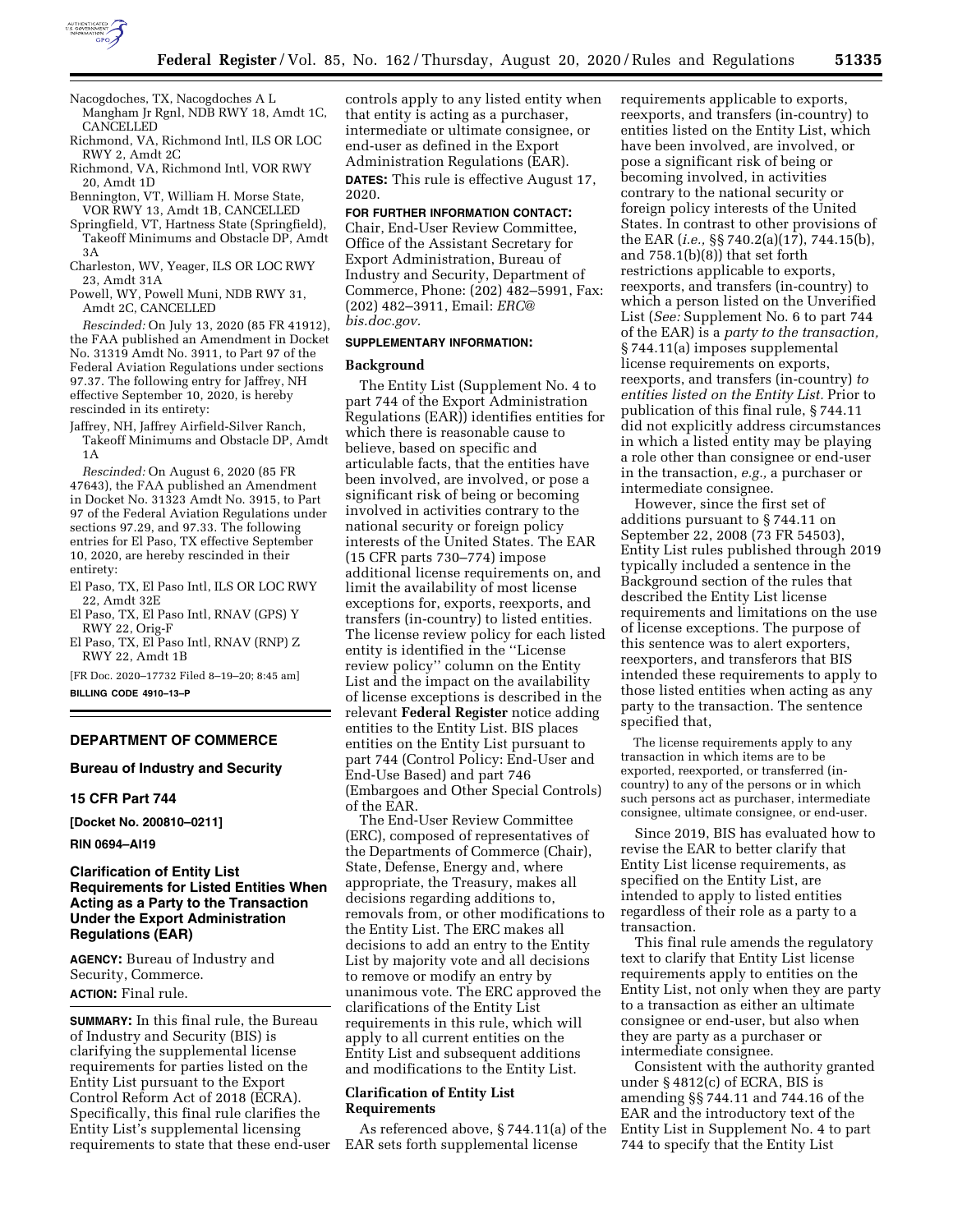requirements apply to all entities involved in a transaction subject to the EAR as described in § 748.5(c)–(f) of the EAR. These changes will make clear for exporters, reexporters, and transferors the scope of the Entity List's licensing requirements to effect the purpose of the Entity List.

As BIS has noted in the answers to frequently asked questions on its website, freight forwarders and other ''intermediate consignees'' may have access to items subject to the EAR, which creates a risk of diversion when such entities are listed on the Entity List. Similarly, a ''purchaser'' may coordinate all aspects of the purchase of items subject to the EAR from specifying the exporter, reexporter, or transferor, including designating the ultimate consignee who will receive the goods, to specifying the logistical arrangements made to effect delivery of the items to the ultimate consignee. Accordingly, when a person is listed on the Entity List, that person's participation as a purchaser or intermediate consignee in an export, reexport, or transfer (incountry) of items subject to the EAR presents a risk that the person's involvement in a transaction may circumvent the basis for their inclusion on the Entity List.

These clarifications to the Entity List requirements align with other end-user controls under the EAR. Specifically, as noted above, this language revision is consistent with EAR controls pursuant to § 744.15(b), which set forth restrictions applicable to exports, reexports, and transfers (in-country) involving persons listed on the Unverified List. BIS has determined that aligning the language of the Entity List and Unverified List requirements should ease the compliance burden on exporters, reexporters, and transferors because it will eliminate any confusion in interpretation of these two end-user control lists.

#### **Changes Made to the EAR**

In this final rule, BIS is revising § 744.11(a) of the EAR to specify that supplemental license requirements for entities included on the Entity List apply regardless of the role that the listed entity has in the transaction (*i.e.,*  purchaser, intermediate consignee, ultimate consignee or end-user). The definitions of ''purchaser,'' ''intermediate consignee,'' ''ultimate consignee,'' and ''end-user'' are defined in § 748.5(c)–(f) and part 772 of the EAR.

Also in § 744.11(a), BIS is removing text indicating that the scope of the license requirements apply only to an entity listed on the Entity List ''in an

entry that contains a reference to this section.'' BIS is removing this text because it is not consistent with the current practice of including references in Entity List entries to other parts of the EAR that set forth the scope of the supplemental license requirements and license review policies applicable to those entities. This final rule also makes conforming changes to the remainder of § 744.11.

BIS is also revising § 744.16(a) of the EAR, which similarly clarifies that the supplemental license requirements applicable to exports, reexports, and transfers (in-country) to *entities listed on the Entity List,* including on the basis of other sections of parts 744 (*e.g.,*  §§ 744.2, 744.3, and 744.4) and 746. In keeping with the revision to § 744.11(a) described above, BIS is also clarifying that the license requirement described in § 744.16(a) applies whenever an entity listed on the Entity List is a party to the transaction as defined in § 748.5(c)–(f) of the EAR.

Finally, BIS is replacing the reference to ''items listed in an entry on the Entity List'' in § 744.16(a) of the EAR with a reference to the License Requirement column on the Entity List. BIS is making this change because the License Requirement column describes which items subject to the EAR require a license when an entity involved in a transaction is listed on the Entity List.

#### **Export Control Reform Act of 2018**

On August 13, 2018, the President signed into law the John S. McCain National Defense Authorization Act for Fiscal Year 2019, which included the Export Control Reform Act of 2018 (ECRA), 50 U.S.C. 4801–4852. ECRA provides the legal basis for BIS's principal authorities and serves as the authority under which BIS issues this rule.

## **Rulemaking Requirements**

1. Executive Orders 13563 and 12866 direct agencies to assess all costs and benefits of available regulatory alternatives and, if regulation is necessary, to select regulatory approaches that maximize net benefits (including potential economic, environmental, public health and safety effects, distributive impacts, and equity). Executive Order 13563 emphasizes the importance of quantifying both costs and benefits, of reducing costs, of harmonizing rules, and of promoting flexibility. This rule has been determined to be not significant for purposes of Executive Order 12866. This rule is not an Executive Order 13771 regulatory action because this rule is not significant under Executive Order 12866.

2. Notwithstanding any other provision of law, no person is required to respond to nor be subject to a penalty for failure to comply with a collection of information, subject to the requirements of the Paperwork Reduction Act of 1995 (44 U.S.C. 3501 *et seq.*), unless that collection of information displays a currently valid Office of Management and Budget (OMB) Control Number. This regulation involves collections previously approved by OMB under control number 0694–0088, Simplified Network Application Processing System, which includes, among other things, license applications and carries a burden estimate of 42.5 minutes for a manual or electronic submission. BIS expects this rule will slightly increase the number of license applications required to be submitted to BIS each year by clarifying that the existing Entity List requirements apply to exports, reexports, and transfers (in-country) in which an entity listed on the Entity List acts as any party to the transaction, which will now include when the listed entity is a purchaser or intermediate consignee. BIS estimates the total number of additional license applications will not exceed 25 per year, for a total increase in public burden under OMB control number 0694–0088 of no more than 17 hours and 40 minutes per year. Any comments regarding the collection of information associated with this rule, including suggestions for reducing the burden, may be sent to Jasmeet K. Seehra, Office of Management and Budget (OMB), by email to *Jasmeet*\_*K.*\_*[Seehra@](mailto:Jasmeet_K._Seehra@omb.eop.gov) [omb.eop.gov,](mailto:Jasmeet_K._Seehra@omb.eop.gov)* or online at *[https://](https://www.reginfo.gov/public/do/PRAMain) [www.reginfo.gov/public/do/PRAMain.](https://www.reginfo.gov/public/do/PRAMain)* 

3. This rule does not contain policies with Federalism implications as that term is defined in Executive Order 13132.

4. Pursuant to § 1762 of the Export Control Reform Act of 2018 (50 U.S.C. 4801–4852), which was included in the John S. McCain National Defense Authorization Act for Fiscal Year 2019, this action is exempt from the Administrative Procedure Act (5 U.S.C. 553) requirements for notice of proposed rulemaking, opportunity for public participation, and delay in effective date.

5. Because a notice of proposed rulemaking and an opportunity for public comment are not required to be given for this rule by 5 U.S.C. 553, or by any other law, the analytical requirements of the Regulatory Flexibility Act, 5 U.S.C. 601, *et seq.,* are not applicable. Accordingly, no